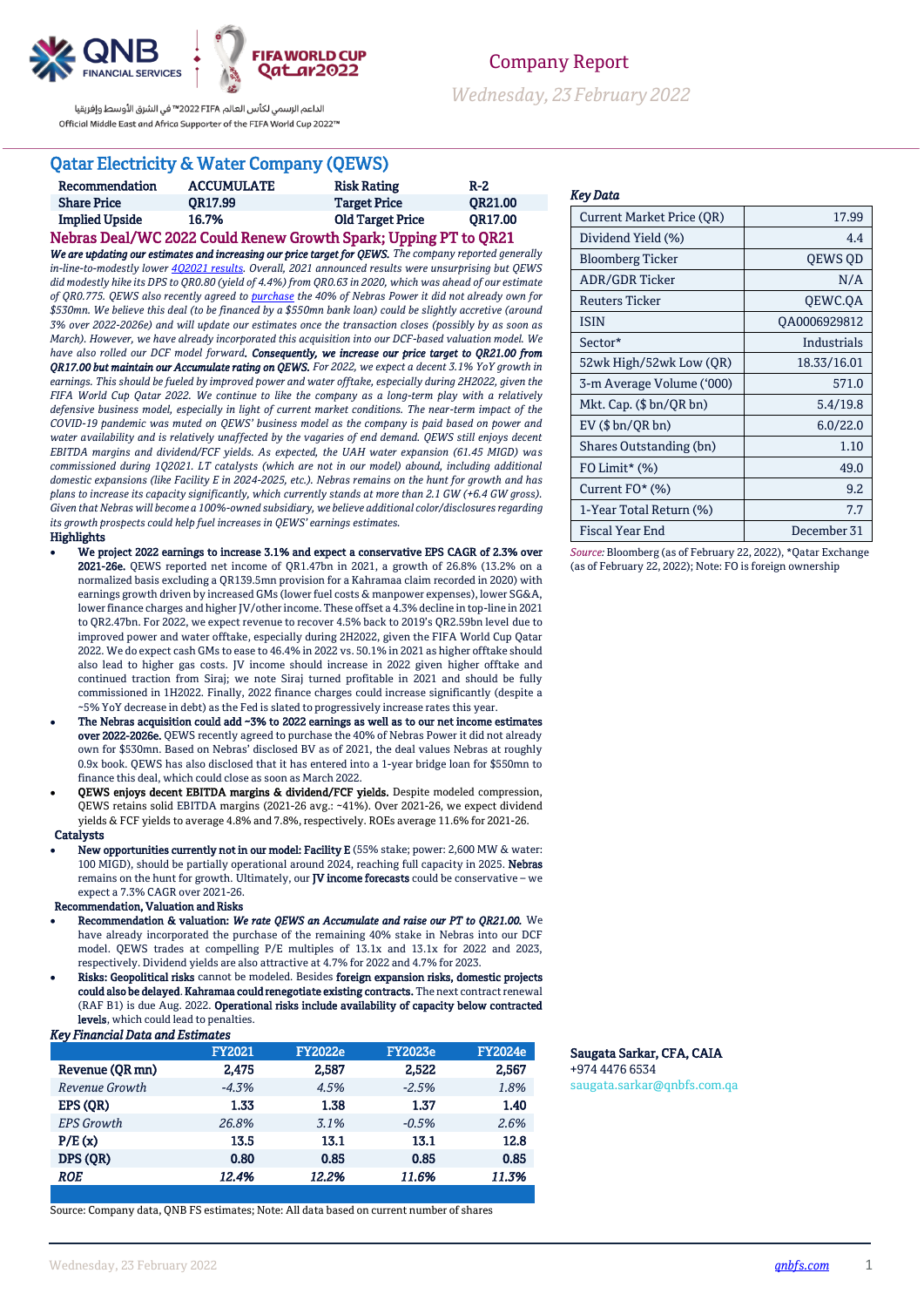# Valuation and Key Ratios

## *Valuation Metrics*

| <b>Particulars</b>       | 2014      | 2015 | 2016 | 2017 | 2018 | 2019 | 2020 |      |      |      |      |      | 2021 2022e 2023e 2024e 2025e 2026e |
|--------------------------|-----------|------|------|------|------|------|------|------|------|------|------|------|------------------------------------|
| <b>Valuation</b>         |           |      |      |      |      |      |      |      |      |      |      |      |                                    |
| EV/EBITDA - Consolidated | 15.3      | 14.4 | 13.8 | 14.1 | 16.2 | 21.9 | 22.8 | 17.1 | 17.1 | 17.2 | 16.5 | 15.7 | 14.9                               |
| EV/EBIT                  | 21.9      | 20.3 | 18.6 | 19.9 | 20.8 | 31.1 | 34.0 | 23.1 | 23.6 | 24.1 | 23.1 | 21.9 | 20.6                               |
| P/E                      | 12.9      | 13.2 | 13.4 | 12.2 | 12.9 | 14.0 | 17.1 | 13.5 | 13.1 | 13.1 | 12.8 | 12.4 | 12.0                               |
| P/CF                     | 8.9       | 10.7 | 9.6  | 11.9 | 9.5  | 15.6 | 11.1 | 12.1 | 11.5 | 11.9 | 11.7 | 11.6 | 11.3                               |
| P/BV                     | 2.9       | 2.7  | 2.4  | 2.2  | 1.9  | 2.0  | 2.0  | 1.7  | 1.6  | 1.5  | 1.5  | 1.4  | 1.3                                |
| Dividend Yield           | 4.2%      | 4.2% | 4.2% | 4.3% | 4.3% | 4.3% | 3.5% | 4.4% | 4.7% | 4.7% | 4.7% | 5.0% | 5.0%                               |
| <b>FCF Yield</b>         | $(2.4\%)$ | 4.1% | 6.2% | 8.1% | 5.3% | 5.2% | 8.6% | 7.0% | 8.0% | 7.8% | 7.9% | 8.0% | 8.2%                               |

*Source:* Bloomberg, QNB FS Research

## *Peer Comparisons*

|                              | Mcap         |       | P/E   |       | <b>EV/EBITDA</b> |       | P/B   |       | <b>ROE</b> | <b>EBITDA Margin</b> |       |       | <b>Dividend Yield</b> |
|------------------------------|--------------|-------|-------|-------|------------------|-------|-------|-------|------------|----------------------|-------|-------|-----------------------|
| <b>Company</b>               | <b>USDmn</b> | 2022e | 2023e | 2022e | 2023e            | 2022e | 2023e | 2022e | 2023e      | 2022e                | 2023e | 2022e | 2023e                 |
| SAUDI ELECTRICITY CO         | 29,484       | 14.4  | 12.0  | 6.2   | 5.3              | 1.31  | 1.23  | 11.2% | 9.1%       | 47.5%                | 57.2% | 2.6   | 2.6                   |
| TAOA MOROCCO                 | 2,899        | 29.7  | 30.1  | 12.8  | n.a.             | n.a.  | n.a.  | 15.3% | 15.4%      | 39.8%                | N/A   | 3.3   | 3.4                   |
| ABU DHABI NATIONAL ENERGY CO | 37,958       | 20.7  | 21.4  | 10.2  | 10.3             | 2.14  | 2.03  | 9.8%  | 9.7%       | 44.6%                | 44.4% | 2.4   | 3.1                   |
| <b>TABREED</b>               | 1.859        | 12.5  | 11.4  | 12.3  | 11.5             | 1.08  | 0.97  | 9.0%  | 9.5%       | 51.0%                | 51.1% | 4.9   | 5.1                   |
| SEVERN TRENT PLC             | 9,453        | 29.4  | 21.8  | 14.7  | 13.4             | 5.62  | 5.60  | 19.6% | 26.3%      | 46.5%                | 48.7% | 3.7   | 3.8                   |
| UNITED UTILITIES GROUP PLC   | 9,569        | 23.2  | 20.8  | 14.7  | 14.3             | 2.33  | 2.32  | 7.9%  | 11.3%      | 54.9%                | 55.6% | 4.2   | 4.4                   |
| TATA POWER CO LTD            | 9,596        | 34.1  | 28.2  | 15.0  | 12.7             | 3.22  | 2.98  | 9.0%  | 10.4%      | 18.8%                | 19.5% | 0.8   | 0.9                   |
| <b>CESC LTD</b>              | 1,367        | 7.3   | 6.6   | 6.2   | 6.1              | 0.97  | 0.90  | 14.4% | 13.8%      | 26.8%                | 25.7% | 5.9   | 6.4                   |
| NTPC LTD                     | 17,144       | 8.2   | 7.3   | 8.4   | 7.4              | 0.96  | 0.89  | 12.0% | 12.7%      | 30.7%                | 31.6% | 4.8   | 5.2                   |
| EDP - ENERGIAS DO BRASIL SA  | 2,431        | 8.4   | 7.6   | 5.3   | 5.2              | 1.11  | 1.05  | 14.9% | 15.2%      | 22.8%                | 23.2% | 7.3   | 7.8                   |
|                              |              |       |       |       |                  |       |       |       |            |                      |       |       |                       |
| Peer Group Average           |              | 18.8  | 16.7  | 10.6  | 9.6              | 2.1   | 2.0   | 12.3% | 13.3%      | 38.3%                | 39.7% | 4.0   | 4.3                   |
| Peer Group Median            |              | 17.5  | 16.4  | 11.2  | 10.3             | 1.3   | 1.2   | 11.6% | 12.0%      | 42.2%                | 44.4% | 3.9   | 4.1                   |
|                              |              |       |       |       |                  |       |       |       |            |                      |       |       |                       |
| OATAR ELECTRICITY & WATER CO | 5,434        | 13.1  | 13.1  | 17.1  | 17.2             | 1.6   | 1.5   | 12.2% | 11.6%      | 41.0%                | 40.5% | 4.7   | 4.7                   |
|                              |              |       |       |       |                  |       |       |       |            |                      |       |       |                       |

*Source:* Bloomberg, QNB FS Research

## *Key Growth Rates/CAGRs/Ratios*

| <b>Growth Rates</b>                                                                                                                                  |        |
|------------------------------------------------------------------------------------------------------------------------------------------------------|--------|
| 1.7%<br>2.9%<br>4.5% (2.5%)<br>1.3%<br>(0.2%)<br>4.0%<br>$(1.0\%)$ $(15.3\%)$<br>$(8.2\%)$<br>8.3%<br>(4.3%)<br>1.8%<br>Revenue                      | 1.3%   |
| <b>Gross Profit</b><br>4.2%<br>0.7%<br>1.3%<br>1.7%<br>(1.8%)<br>1.9%<br>3.6%<br>$(3.3\%)$ $(15.8\%)$ $(23.6\%)$<br>5.2%<br>$(3.1\%)$ $(3.4\%)$      | (0.6%) |
| EBITDA - Consolidated<br>(2.5%)<br>(8.2%)<br>0.7%<br>1.3%<br>1.7%<br>5.4%<br>2.8%<br>$(4.9\%)$ $(15.8\%)$ $(25.8\%)$<br>24.4%<br>$(4.0\%)$ $(3.6\%)$ | (0.8%) |
| <b>EBIT</b><br>2.1%<br>(3.5%)<br>7.3%<br>7.2%<br>$(7.2\%)$ $(33.1\%)$ $(12.5\%)$<br>$(5.6\%)$ $(5.3\%)$<br>0.7%<br>1.6%<br>$(9.3\%)$<br>37.2%        | (1.4%) |
| 3.6%<br>6.4%<br>3.5%<br>3.0%<br>2.8%<br>4.1%<br>(25.1%)<br>85.4%<br>$(4.4\%)$<br>48.7% (31.7%)<br>3.5%<br>22.0%<br><b>IV</b> Income                  | 7.3%   |
| PBT<br>3.0%<br>$(2.0\%)$<br>8.8%<br>(4.5%)<br>(0.5% )<br>2.6%<br>3.2%<br>11.0%<br>(1.9%)<br>$(8.0\%)$ $(17.9\%)$<br>26.0%<br>3.1%                    | 2.3%   |
| 3.0%<br>Net Income/EPS<br>10.5%<br>(1.9%)<br>(1.7%)<br>9.5%<br>(4.9%)<br>$(8.0\%)$ $(18.1\%)$<br>26.8%<br>3.1%<br>(0.5% )<br>2.6%<br>3.2%            | 2.3%   |
| <b>DPS</b><br>10.0%<br>3.3%<br>0.0%<br>0.0%<br>5.9%<br>0.0%<br>0.0%<br>0.0%<br>0.0% (18.7%)<br>27.0%<br>6.3%<br>0.0%                                 | 2.4%   |
| <b>CFPS</b><br>24.2% (38.8%)<br>(2.7%)<br>1.4%<br>1.9%<br>30.7% (16.6%)<br>11.7% (19.1%)<br>40.1%<br>(7.9%)<br>4.8%<br>1.3%                          | 1.3%   |
| <b>FCFPS</b><br><b>NM</b><br>65.2% (18.3%)<br>14.9%<br>1.5%<br>2.0%<br><b>NM</b><br>50.5%<br>30.9% (35.1%)<br>(1.7%)<br>$(3.0\%)$<br>1.4%            | 3.2%   |
| <b>Operating Ratios</b>                                                                                                                              |        |
| <b>Gross Margin</b><br>58.9%<br>58.7%<br>57.3%<br>56.9%<br>47.3%<br>59.5%<br>45.6%<br>50.1%<br>46.4%<br>46.0%<br>45.5%<br>45.5%<br>45.5%             |        |
| 50.2%<br>40.5%<br>EBITDA Margin - Consolidated<br>51.8%<br>53.1%<br>52.5%<br>50.4%<br>34.4%<br>44.6%<br>41.0%<br>40.5%<br>40.1%<br>40.1%<br>40.1%    |        |
| 37.8%<br>35.7%<br>39.1%<br>28.5%<br>29.8%<br>29.0%<br>28.7%<br>28.9%<br><b>EBIT</b> Margin<br>36.3%<br>38.9%<br>23.0%<br>33.0%<br>28.7%              |        |
| Net Margin<br>52.8%<br>50.3%<br>47.5%<br>52.6%<br>59.2%<br>58.5%<br>59.7%<br>60.2%<br>61.3%<br>62.1%<br>59.1%<br>44.8%<br>59.3%                      |        |
| <b>Finance Ratios</b>                                                                                                                                |        |
| 0.8<br>0.7<br>0.7<br>0.7<br>0.7<br>0.7<br>0.6<br>0.4<br>0.3<br>0.3<br>Debt-Equity Ratio<br>0.5<br>0.4<br>0.4                                         |        |
| 0.3<br>0.5<br>0.3<br>0.3<br>0.3<br>0.2<br>0.1<br>0.1<br>Net Debt-Equity Ratio<br>0.4<br>0.4<br>0.1<br>0.0<br>(0.0)                                   |        |
| 2.8<br><b>Interest Coverage</b><br>9.7<br>9.4<br>8.1<br>6.1<br>4.5<br>4.0<br>7.1<br>4.1<br>4.6<br>5.1<br>3.8<br>5.3                                  |        |
| <b>Return Ratios</b>                                                                                                                                 |        |
| ROIC<br>8.8%<br>9.2%<br>8.5%<br>7.4%<br>5.9%<br>4.1%<br>3.7%<br>4.7%<br>4.0%<br>4.0%<br>4.0%<br>4.0%<br>4.3%                                         |        |
| <b>ROE</b><br>14.7%<br>12.2%<br>11.6%<br>11.2%<br>22.6%<br>20.4%<br>17.8%<br>18.0%<br>14.1%<br>11.9%<br>12.4%<br>11.3%<br>11.0%                      |        |
| <b>ROA</b><br>7.9%<br>8.0%<br>8.1%<br>8.2%<br>11.8%<br>11.2%<br>9.7%<br>10.2%<br>8.4%<br>8.1%<br>6.8%<br>7.9%<br>8.0%                                |        |
| <b>FCF Yield</b><br>$-2.4%$<br>6.2%<br>8.1%<br>5.3%<br>5.2%<br>8.6%<br>7.0%<br>8.0%<br>7.8%<br>7.9%<br>8.0%<br>8.2%<br>4.1%                          |        |
| <b>Liquidity Ratios</b>                                                                                                                              |        |
| 1.2<br>1.5<br>2.1<br>2.3<br>1.6<br>1.6<br>1.7<br>1.9<br>2.1<br>2.2<br><b>Current Ratio</b><br>1.4<br>1.4<br>1.8                                      |        |
| 1.1<br>Quick Ratio<br>1.4<br>1.9<br>2.2<br>1.6<br>1.4<br>1.4<br>1.6<br>1.7<br>2.1<br>2.2<br>1.8<br>1.9                                               |        |
| <b>Valuation</b>                                                                                                                                     |        |
| EV/EBITDA - Consolidated<br>15.3<br>16.2<br>21.9<br>22.8<br>16.5<br>15.7<br>14.9<br>14.4<br>13.8<br>14.1<br>17.1<br>17.1<br>17.2                     |        |
| EV/EBIT<br>21.9<br>20.8<br>31.1<br>34.0<br>23.1<br>23.6<br>23.1<br>21.9<br>20.6<br>20.3<br>18.6<br>19.9<br>24.1                                      |        |
| P/E<br>12.9<br>13.2<br>13.4<br>12.2<br>12.9<br>14.0<br>17.1<br>13.5<br>13.1<br>12.8<br>12.4<br>12.0<br>13.1                                          |        |
| P/CF<br>15.6<br>11.6<br>8.9<br>10.7<br>9.6<br>11.9<br>9.5<br>11.1<br>12.1<br>11.5<br>11.7<br>11.3<br>11.9                                            |        |
| 2.9<br>2.0<br>2.0<br>1.7<br>P/BV<br>2.7<br>2.4<br>2.2<br>1.9<br>1.6<br>1.5<br>1.5<br>1.4<br>1.3                                                      |        |
| Dividend Yield<br>4.2%<br>4.2%<br>4.2%<br>4.3%<br>4.3%<br>4.3%<br>3.5%<br>4.4%<br>4.7%<br>4.7%<br>4.7%<br>5.0%<br>5.0%                               |        |
| <b>FCF Yield</b><br>8.2%<br>(2.4%)<br>6.2%<br>8.1%<br>5.3%<br>5.2%<br>8.6%<br>7.0%<br>8.0%<br>7.9%<br>8.0%<br>4.1%<br>7.8%                           |        |

*Source:* Bloomberg, QNB FS Research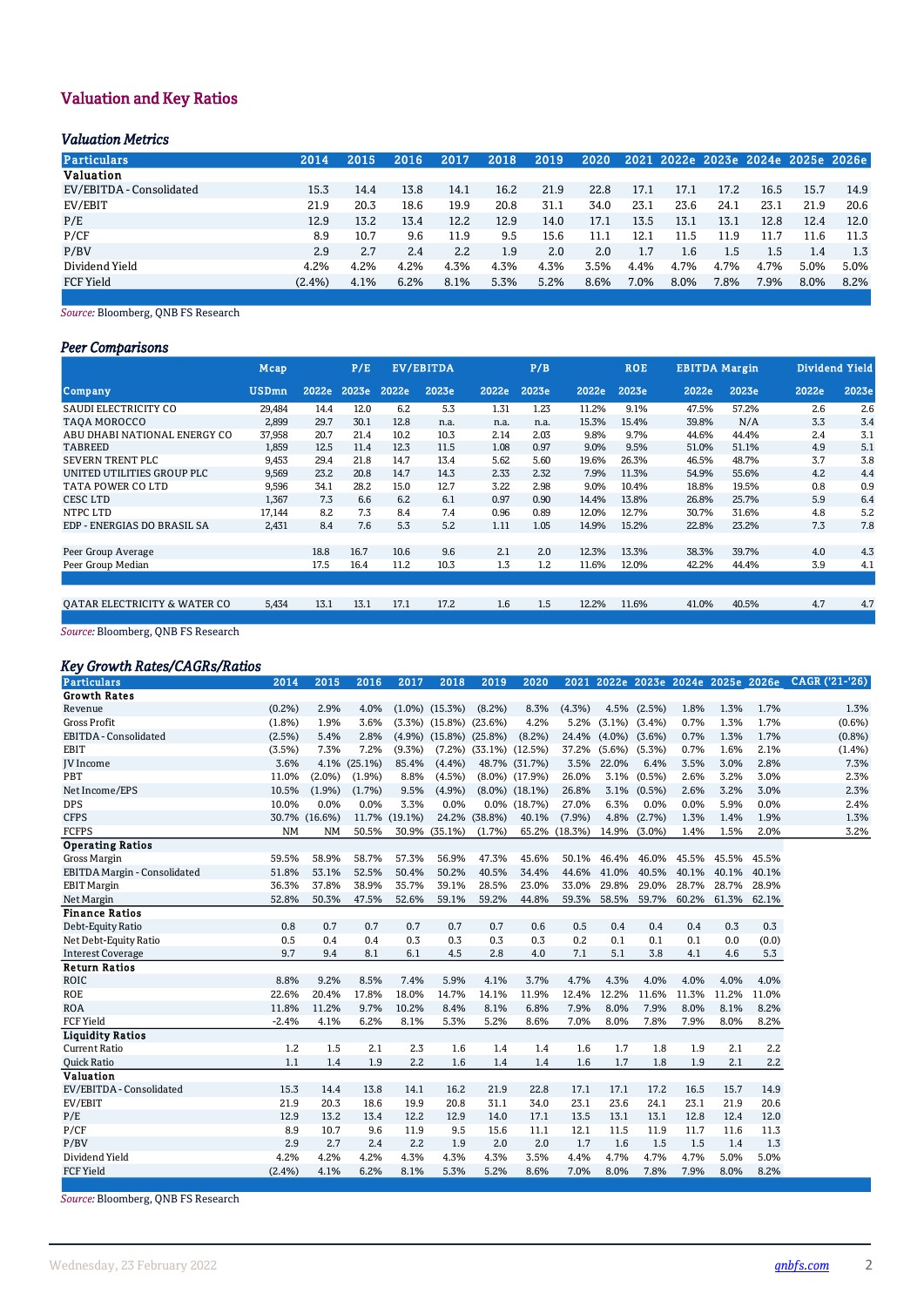# Detailed Financial Statements

 $\overline{\phantom{a}}$ 

| <b>Income Statement (In QR mn)</b>                                   | <b>FY2021</b> | <b>FY2022e</b> | <b>FY2023e</b> | <b>FY2024e</b> |
|----------------------------------------------------------------------|---------------|----------------|----------------|----------------|
| Revenue                                                              | 2,475         | 2,587          | 2,522          | 2,567          |
| Cost of Sales, Excluding Depreciation                                | (1,235)       | (1,386)        | (1,362)        | (1, 399)       |
| <b>Gross Profit</b>                                                  | 1,239         | 1,201          | 1,160          | 1,168          |
| General & Administrative Expenses, Excl. Depreciation & Amortization | (135)         | (141)          | (139)          | (140)          |
| <b>EBITDA</b>                                                        | 1,105         | 1,060          | 1,022          | 1,028          |
| Deferred Income                                                      | 0             | 0              | $\bf{0}$       | 0              |
| Depreciation & Amortization                                          | (287)         | (289)          | (291)          | (293)          |
| <b>EBIT</b>                                                          | 817           | 771            | 731            | 736            |
| Finance Costs, Net                                                   | (43)          | (65)           | (85)           | (81)           |
| Dividend Income & Gain on Sale of AFS                                | 81            | 100            | 108            | 114            |
| Other & Miscellaneous Income/Expense & Income from JVs/Associates    | 635           | 731            | 775            | 801            |
| <b>Profit Before Tax</b>                                             | 1,490         | 1,537          | 1,529          | 1,569          |
| <b>Income Tax Expense</b>                                            | $\mathbf{0}$  | $\Omega$       | $\Omega$       | $\Omega$       |
| <b>Profit After Tax (Continuing Operations)</b>                      | 1,490         | 1,537          | 1,529          | 1,569          |
| <b>Discontinued Operations</b>                                       |               |                |                |                |
| Minority Interest                                                    | (22)          | (23)           | (23)           | (23)           |
| <b>Profit for Shareholders</b>                                       | 1,468         | 1,514          | 1,506          | 1,545          |
| EPS (QR)                                                             | 1.33          | 1.38           | 1.37           | 1.40           |
|                                                                      |               |                |                |                |

Source: Company data, QNB FS estimates

| <b>Balance Sheet (In QR mn)</b>            | <b>FY2021</b> | <b>FY2022e</b> | <b>FY2023e</b> | <b>FY2024e</b> |
|--------------------------------------------|---------------|----------------|----------------|----------------|
| <b>Non-Current Assets</b>                  |               |                |                |                |
| Property, Plant & Equipment                | 4,805         | 4,573          | 4,338          | 4,102          |
| Available-for-Sale Investments             | 3,165         | 3,418          | 3,589          | 3,768          |
| <b>Finance Lease Receivables</b>           | 798           | 675            | 571            | 483            |
| JV Loans and Investments in JVs/Associates | 5,073         | 5,395          | 5,734          | 6,081          |
| Other Non-Current assets                   | 112           | 100            | 89             | 77             |
| <b>Total Non-Current Assets</b>            | 13,953        | 14,162         | 14,321         | 14,512         |
| <b>Current Assets</b>                      |               |                |                |                |
| Finance Lease Receivables & Others         | 280           | 280            | 280            | 280            |
| Inventories                                | 64            | 68             | 67             | 69             |
| Accounts Receivables & Prepayments         | 566           | 567            | 553            | 563            |
| Cash and Short-Term Deposits               | 3,627         | 3,756          | 3,853          | 3,948          |
| <b>Total Current Assets</b>                | 4,537         | 4,672          | 4,754          | 4,861          |
| <b>Total Assets</b>                        | 18,490        | 18,834         | 19,075         | 19,372         |
| <b>Equity</b>                              |               |                |                |                |
| <b>Equity to the Parent</b>                | 11,811        | 12,445         | 13,016         | 13,626         |
| <b>Minority Interest</b>                   | 177           | 146            | 114            | 82             |
| <b>Total Equity</b>                        | 11,988        | 12,590         | 13,130         | 13,708         |
| <b>Non-Current Liabilities</b>             |               |                |                |                |
| <b>Loans and Borrowings</b>                | 3,583         | 3,411          | 3,230          | 3,042          |
| <b>Employees' End of Service Benefits</b>  | 76            | 77             | 77             | 78             |
| <b>Lease Liabilities</b>                   | 23            | 22             | 20             | 19             |
| <b>Derivatives</b>                         | 3             | 3              | 3              | 3              |
| <b>Total Non-Current Liabilities</b>       | 3,685         | 3,512          | 3,331          | 3,142          |
| <b>Current Liabilities</b>                 |               |                |                |                |
| Accounts Payables & Others                 | 688           | 702            | 690            | 709            |
| <b>Loans and Borrowings</b>                | 2,097         | 1,996          | 1,891          | 1,781          |
| Derivatives & Lease Liabilities            | 33            | 33             | 33             | 33             |
| <b>Total Current Liabilities</b>           | 2,818         | 2,731          | 2,614          | 2,523          |
| <b>Equity and Liabilities</b>              | 18,490        | 18,834         | 19,075         | 19,372         |

Source: Company data, QNB FS estimates